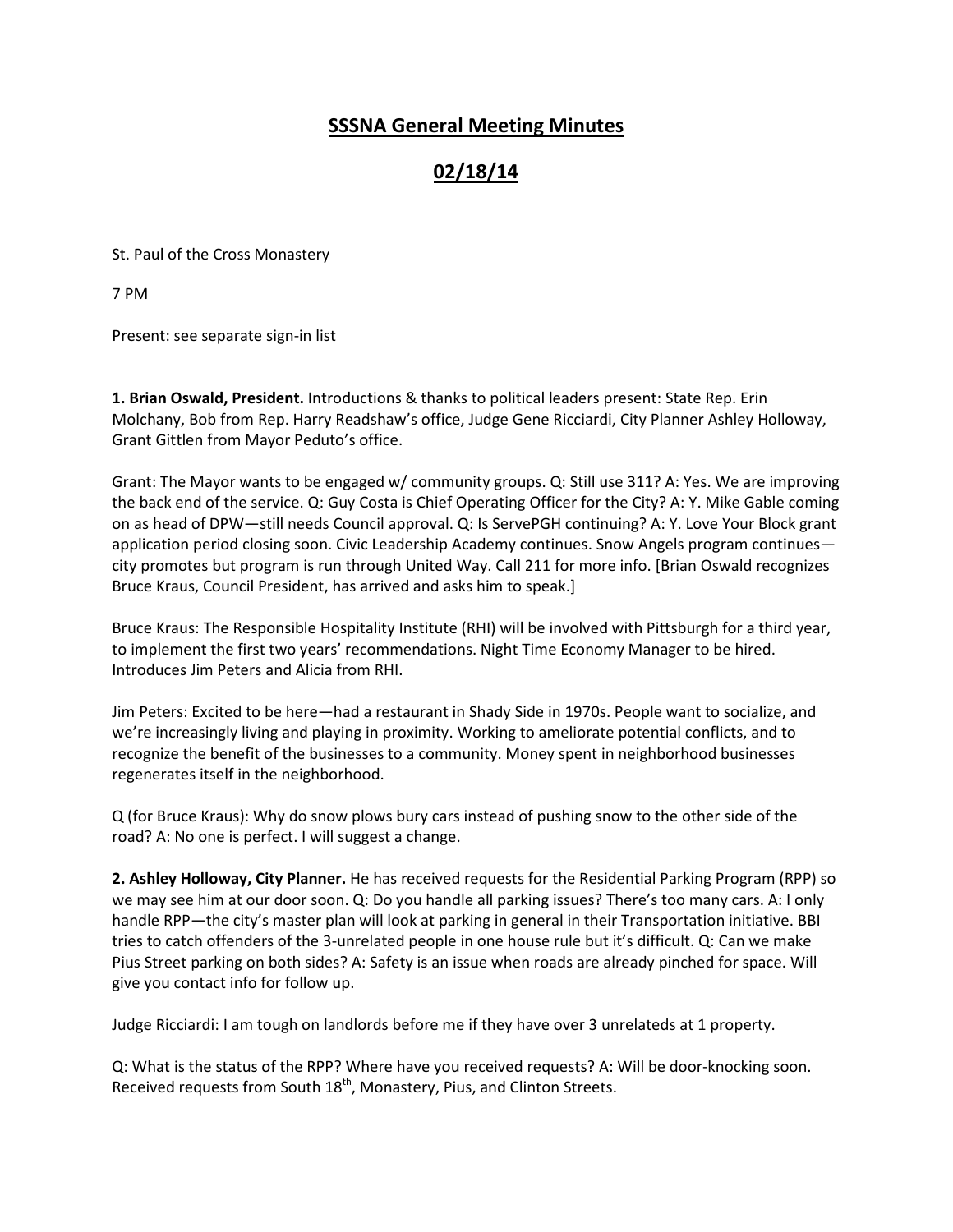**3. Betty Kripp, Outreach Committee.** Illegal trash storage remains an issue. We consider this both an aesthetic issue and a safety issue, as unsightliness attracts other problems. Taking both top-down and bottom-up approach. Many residents don't know the laws. Have done 3 walkabouts to inform people. Ads are in the South Pittsburgh Reporter. Landlords are often unaware of law, even though law exists that they must have tenants sign trash law checklist. Meeting with Lawrenceville United to learn from their work. Also will meet with Open Watch Project. Looking for collaboration. Want a "Good Landlord" project. Neighborhood monitoring—focusing on 10 worst properties. Have a Toolbox for dealing with these. Using 311, then talking to Kraus, then getting a letter to the landlord signed by SSSNA, SS Community Council, and SS Chamber of Commerce. Use trash@southsideslopes.org for more info on this project. Also looking to help those unable to comply with law on their own (elderly, disabled, etc.)

4. Pavel Yakovlev and Peter Margettai. Pavel owns the former St. Josaphat's Church at Mission and Sterling Streets and is redeveloping it into luxury apartments.

Peter: Approximately 45k square feet. Pavel bought it about 2 years ago. Design is preliminary—looking to address community concerns. Most of the basement will be indoor parking. The Assembly Hall will be demolished for more parking. It is the least significant, architecturally, and the cleaner look will help the Church's beauty stand out. 6 one-bedroom units and 13 two-bedroom units (19 total units). Construction to happen in two stages. 28 parking spots. The surface will be restored. There will be a rooftop terrace. Q: Size of units? A: 1200-1500 square feet. Q: Parking access? A: From both Mission and Leticoe Streets. Q: Meet zoning requirements for parking? A: Y. Q: Interior to be like St. Michael's? A: Mostly. Probably will add floor in sanctuary, or could do two-story units to retain high ceilings. Trash will be stored inside the building. Q: Rental or sale? A: Rental. Q: Timeline? A: Best-case, build in fall. Phase I done in 12-18 months. Q: Going for LEED certification? A: Haven't explored that.

## 5. Brian Oswald, Pittsburgh Partnership for Neighborhood Development grant for South Side Park.

SSSNA has received \$45k for SS Park work. Contracts w/ Mount Washington CDC & Student Conservation Association to remove invasive species & trash, and build trails. Also contracting with Pittsburgh Parks Conservancy to steward the Park. Brad Palmisiano: Park has been priority for several years. Looking to do "use" study. Q: Is it true the City wants to remove Winters Park? A: Yes, but we have a working group looking to evaluate City's proposals and provide support or alternatives. Questioner voices strong disapproval for removal of Winters Park. Jamin Bogi will meet with her after the meeting. Ashley Holloway: The City's plans are currently just recommendations—talk to Parks and Recreatino or me to voice your opinion. Q: Last few years of work in the park held up or not? A: So-so. The "turnpike" around the Bandi Schaum garden was successful but is now getting weedy. Q: The entry from Josephine to the park? A: Need more money. Adam Jette: A program is beginning to link South 21<sup>st</sup> Street to the park and down into the Flats. Q: What has guided SSSNA so far? A: The Skelly and Loy plan, created several years ago.

6. Brad Palmisiano, Community Infrastructure and Tourist Fund grant. SSSNA is applying for \$250k for stair repair. Fund comes mostly from slots revenue. Want to finish the Michael Baker-type study for the stairs that haven't been done (the non-Elm Street section). Kraus, Readshaw, Costa, all to support, Fontana not allowed due to being on the Board that decides. Fitzgerald aware of application and probably on board. Erin Molchany: "I'm happy to help!"

7. Peter Kreuthmeier, update on South Side Planning Forum. Explains Forum—is supergroup of reps from SSSNA, SS Community Council, SS Chamber of Commerce, and Brashear Association. Creates the South Side Master Plan. Main issue now is proposed development at South 18<sup>th</sup> and Josephine Streets,